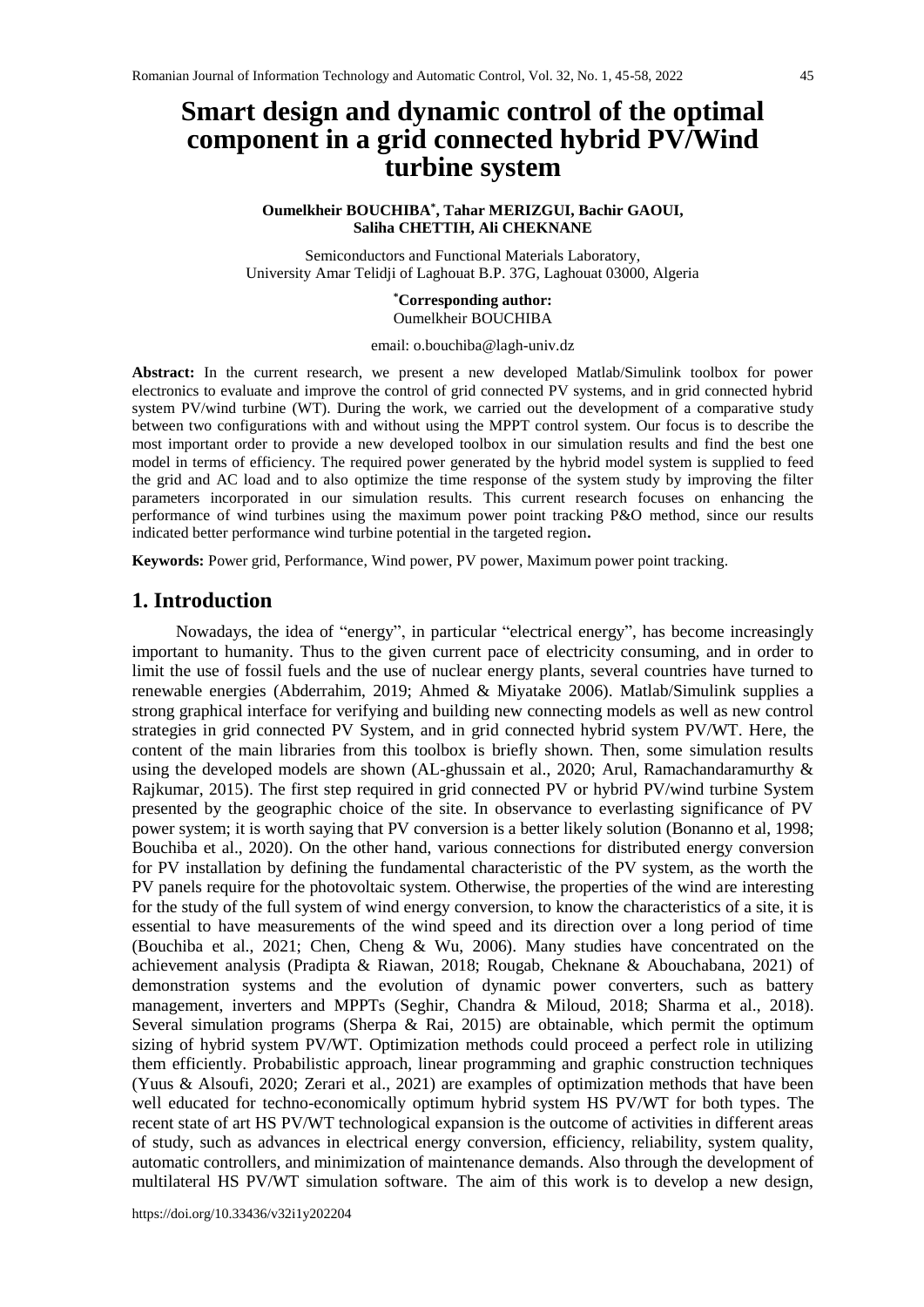management and control requirement of the HS PV/WT. This Paper also depicts a discussion through providing criteria to system optimization on HS PV/WT modeling; and providing an overview of software tool applied for optimal sizing.

## **2. Model set up**

The key model of the theory of semiconductors that mathematically characterize the I-V of the PV cells as follows (Chen, Cheng & Wu, 2006; Karaki, Chedid & Ramadhan, 1999).

$$
I = I_{PV \; cell} - \frac{I_{0,cell} \left[ \exp(\frac{qV}{\alpha KT}) - 1 \right]}{I_d} \tag{1}
$$

$$
I_d = I_{0,cell} \left\{ \exp \left[ \frac{qV}{A} . k T \right] - 1 \right\}
$$
 (2)

Where,  $I_d$  = diode current (A),  $I_{PV,cell}$  = the current created via incoming light (A).  $I_{0,cell}$  = is the converse saturation of the diode (A).

The solar panels are composed of various linked PV cells and the control of the characteristics at the terminals of the practical organize demand the implication of extra condition to the requiqite form:

to the required form:  
\n
$$
I = I_{pv} - I_0 \left[ exp \left( \frac{V + R_s I}{\alpha V_t} \right) - 1 \right] - \frac{V + R_s I}{R_p}
$$
\n(3)

With, I<sub>PV</sub> and I<sub>0</sub> present the PV and saturation currents of the solar cell.

 $Vt= N<sub>S</sub>.k.T/q$  present the thermal voltage of the solar cell. Ns present the connection of cells in series.  $R<sub>S</sub>$  present the series resistance of the solar cell and  $R<sub>P</sub>$  is the parallel resistance.

$$
I_{pv} = \left(I_{pv,n} + k_I \Delta_T\right) \frac{G}{G_n} \tag{4}
$$

where,  $G_n$  and G represent the solar irradiation created current at the normal case (in STP 25 $^{\circ}$ C and 1000 W/m<sup>2</sup> ).

where  $\Delta T = T-Tn$ , T is real temperature and Tn represent the nominal temperatures in K. G represent the solar energy at the system surface  $(W/m^2)$ , and  $G_n$  represent the nominal irradiation  $(W/m<sup>2</sup>)$ . The diode saturation current Io could be described as:

$$
I_0 = I_{0,n} \left(\frac{T_n}{T}\right)^3 \exp\left[\frac{qE_g}{\alpha K} \left(\frac{1}{T_n} - \frac{1}{T}\right)\right]
$$
(5)

$$
I_{o,n} = \frac{I_{sc,n}}{\exp\left(\frac{V_{oc,n}}{\alpha V_{t,n}}\right) - 1}
$$
(6)

$$
I_0 = \frac{I_{sc,n} + K_I \Delta_T}{\exp\left(\frac{V_{oc,n} + K_v \Delta_T}{\alpha V_t}\right) - 1}
$$
(7)

The  $V_{t,n}$  represent the thermic energy voltage of Ns series associated PV cells at the nominal temperature  $T_n$ . Where  $K_V$  and  $K_I$  represent the energy current and voltage coefficients respectively.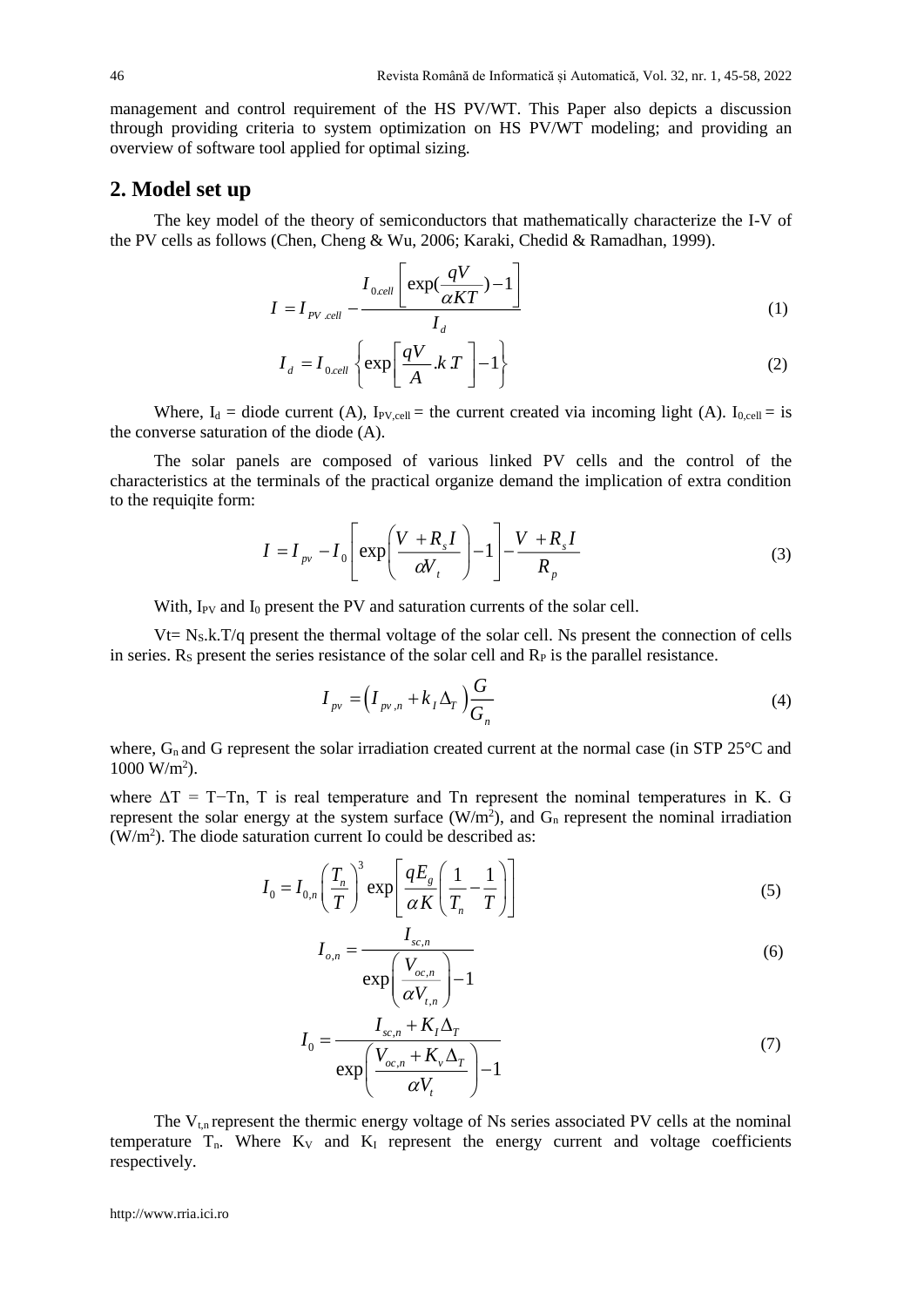The WT transforms wind power to mechanical power through a torque exercised to a drive train. A pattern of the wind turbine system is needful to estimate the torque and energy output for a given wind speed WS and the impact of WS divergence at the generated torque. The torque T and power generated through the WT in the period V*min* present the minimum of WS, while V*max* present the maximum of WS are duties of the wind turbine blade air pressure, radius R, coefficients of power C*<sup>P</sup>* and C*<sup>q</sup>* and V*wind* wind speed.

$$
P_m = C_p(\lambda, \beta) \frac{\rho A}{2} V_{wind}^3 \tag{8}
$$

Where  $C_{P}$  represent the power factor and describe the capability of the WT to produce power from the wind system.  $C_q$  is known as the torque factor and could be expressed as:

$$
C_q = \frac{C_p}{\lambda}; \ \lambda = \frac{R.\omega}{V_{wind}}; \ T = \frac{P_m}{\omega} \tag{9}
$$

Where,

 $C_P$  = Coefficient of power, P<sub>m</sub> = Mechanical output energy,  $\beta$  = Blade pitch angle.

 $p = Air$  density (kg/m<sup>3</sup>),  $V_{wind} = Wind$  speed (m/s), A = Turbine space m<sup>2</sup>.

 $\lambda$  = is tip velocity ratio, R = Radius of turbine area (m), T = represent the torque of WT system,  $\omega$  = Angular frequency of rotary turbine (rad/sec).

The Cp  $(\lambda, \beta)$ , which concerns at  $\lambda$  and  $\beta$ , defines how much of the wind active power could be apprehended/contained through the WT. A nonlinear model characterize Cp (λ, β) as:

$$
C_P(\lambda, \beta) = C_1 \left( \frac{C_2}{\lambda_i} - C_3 \beta + C_4 \right) e_{\lambda i}^{-C_5} + C_6 \tag{10}
$$

### **2.1. Power electronics in grid connected PV system**

Based on topological structure between GPV, DC–DC boost converter (in order to obtain high voltage gain), and DC-AC converter (in order to obtain AC voltage), we have a new description focused on discussing the basic operating principles of the proposed study (Koulali et al., 2019; Koutroulis, Kalaitzakis & Voulgaris, 2001).

To simplify this circuit for our study, the following conditions are assumed:

- Determine the PV influencing point (VPN, IP) to MPP;
- Efficiently step up  $V_{PV}$  to a higher DC power voltage VDC;
- Efficiently generate AC product power current iac in phase through the AC grid voltage vac;
- Balance the median energy distribution from the photovoltaic array to the grid.

### **2.1.1. Maximum power point tracking (MPPT)**

The MPPT method of our circuit is founded on the amendment of the yield cycle of DC/DC Boost which is obtained for the consecutive of the product power voltage and current cycle calculation as shown in Figure 1, and Figure 2 respectively (Liu & Wang, 2017; Luna-Rubio et al., 2018).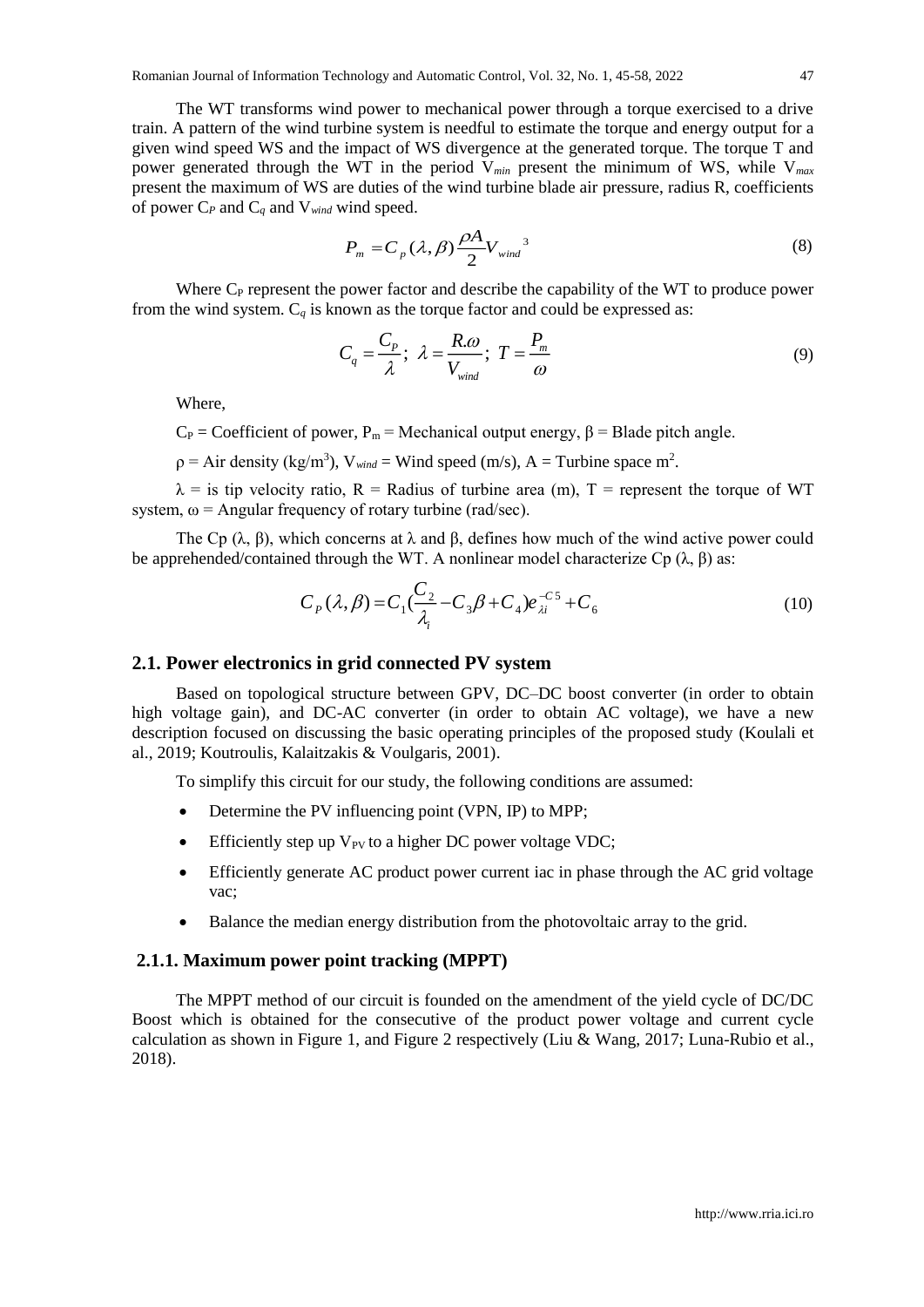

Figure 1. Control scheme of the grid connected system PV by using the MPPT



**Figure 2.** Initiating the MPP tracking algorithm in our study

Solar panels are linked in series and in parallel, which are eligible to produce more electrical energy. Thus, a parallel and series linkage of PV panels are prerequisite in our study as shown in Figure 3.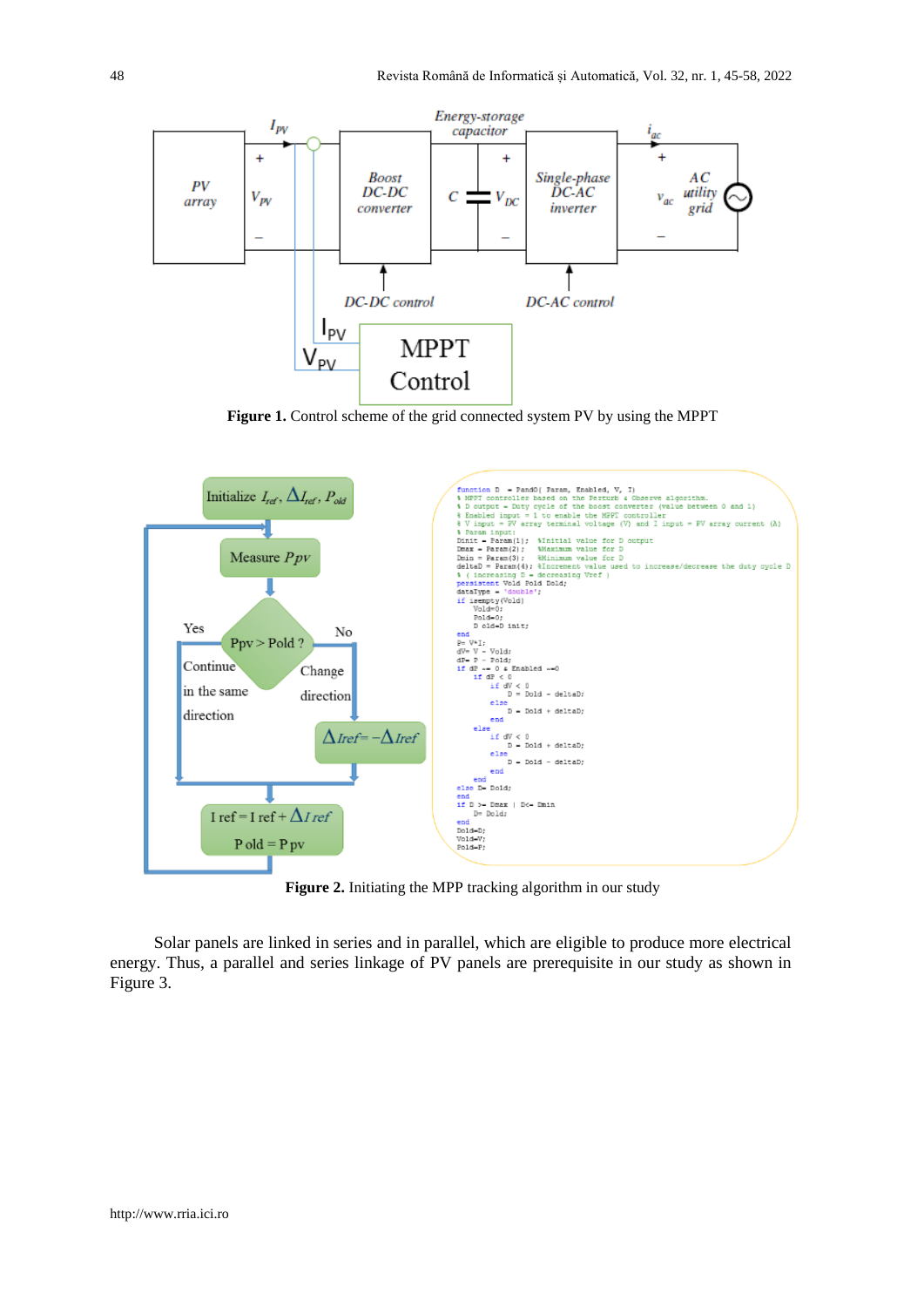

**Figure 3.** MATLAB/Simulink diagram for the connection of PV modules

In addition, we use the most simple central converter configuration as shown in Figure 4, where PV modules is linked to a one DC/DC adapter. The central converter configuration is generally applied by the main feature of the arrangement, which is the low cost and the facility of maintenance of the inverter. In addition, other configuration presented by the string converter configuration as well appear in Figure 5, each string contains its own converter (Manukonda & Gorantla, 2018; Maouedj et al., 2019).



**Figure 4.** MATLAB/Simulink diagram for the central converter configuration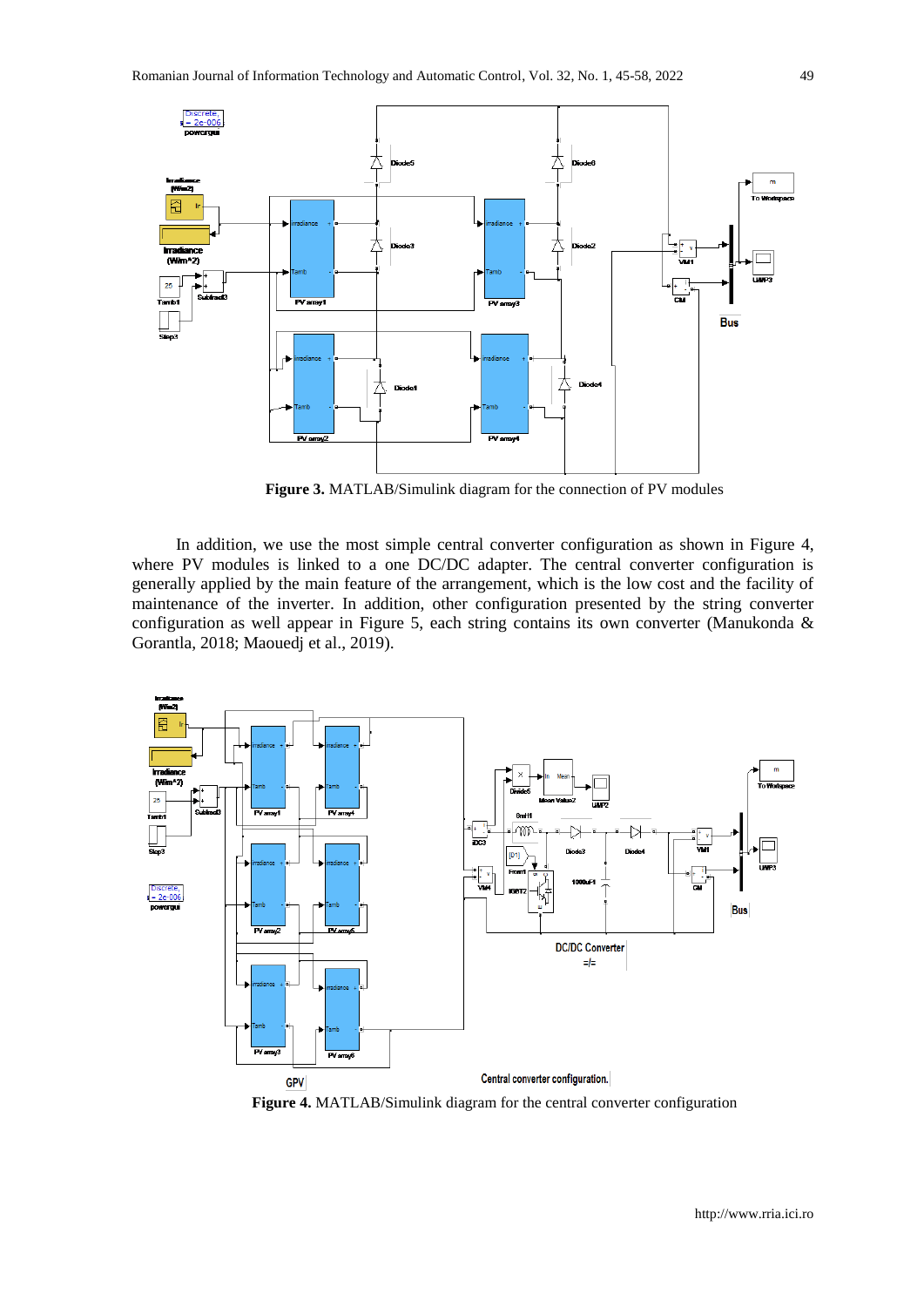

String converter configuration **Figure 5.** MATLAB/Simulink diagram for the string converter configuration

# **2.2. Proposed system configuration in grid connected hybrid PV/WT System**

Figure 6 shows the order of the control system and its hybrid power. The hybrid system depends on a PV panel, a WT, MPPT control, power electronic converters for accommodating the energy related with the hybrid power source, and a grid interface inverter.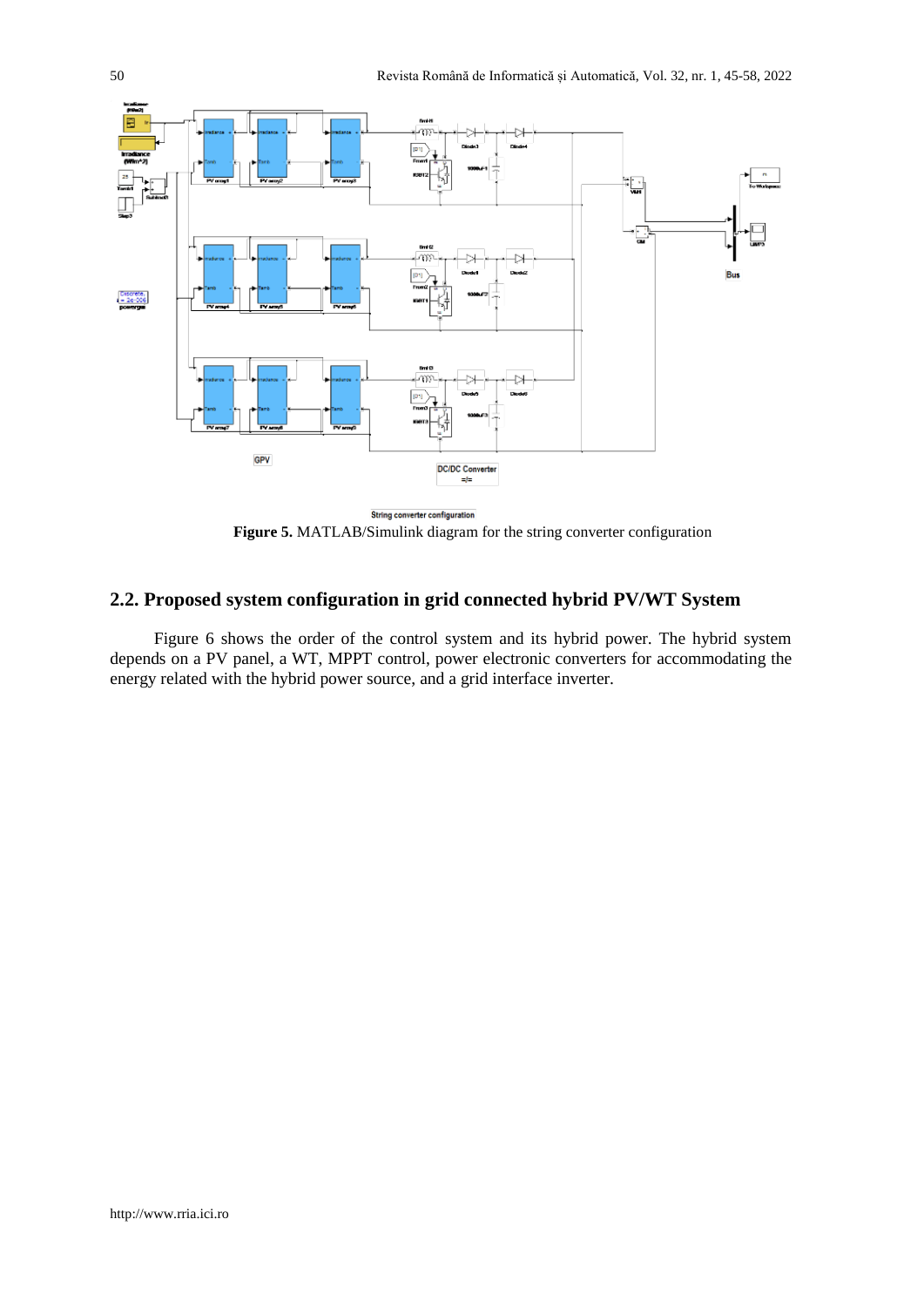



## **3. Simulation results and discussions**

MATLAB software environment is applied in the current research for showing the proposed mechanism authenticity on the hybrid renewable energy grid linked system.

In this part, we demonstrate our simulation results of the proposed hybrid renewable energy system which represent a PV array model connected by a WT, which is carried out. In our study the inputs like solar radiation SR (w/m<sup>2</sup>), temperature (K°), and WS (m/s<sup>2</sup>) are considered varies with a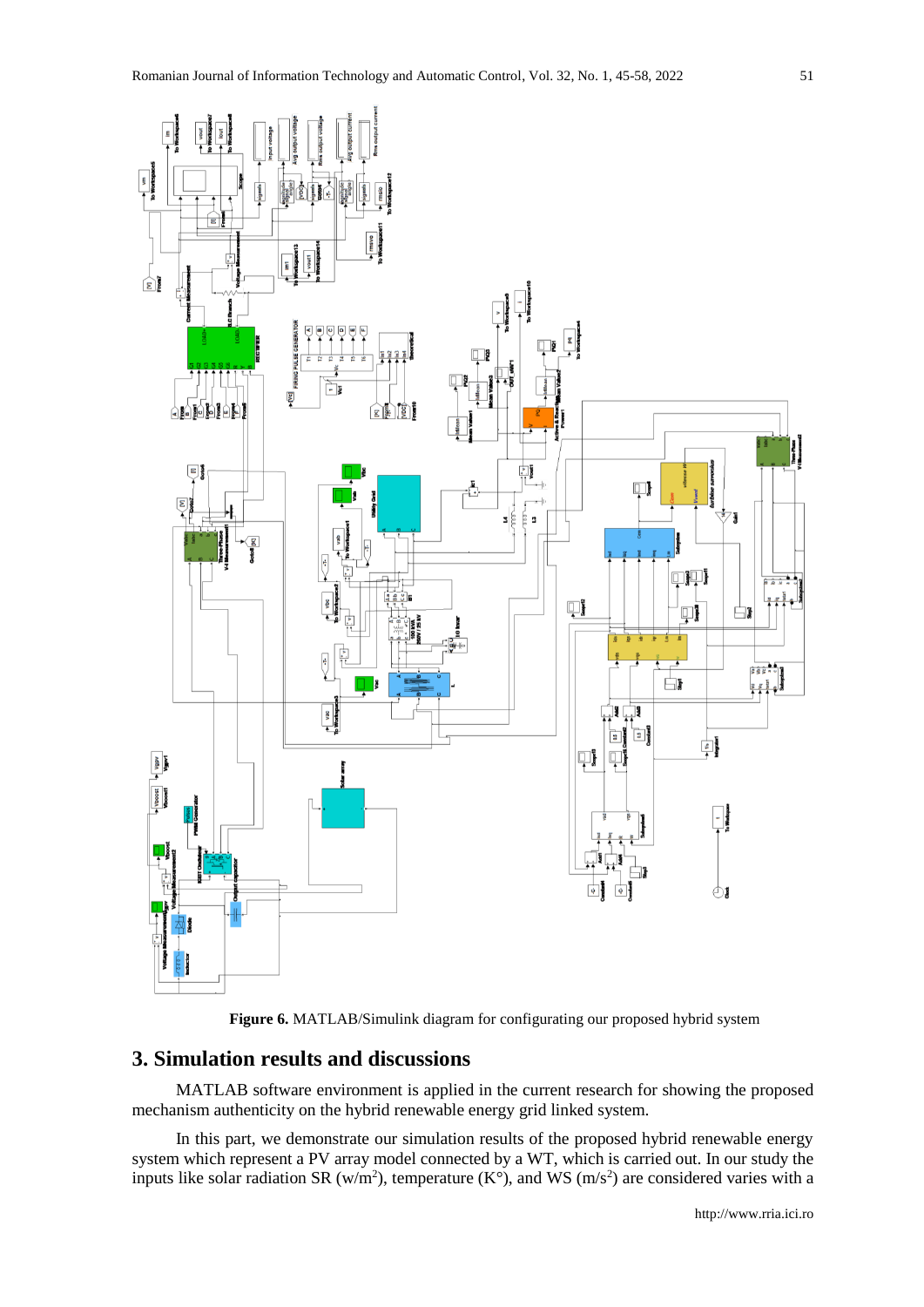stable AC load in near grid and are examined for simulation. The irradiation 1200 to 900 W/m<sup>2</sup>, temperature 25ºC/298°K, for PV and WS of 10.85 to 8.85 m/s are specified as inputs to the simulated hybrid system and load factors (Marouani, Echaieb & Mami, 2012; Ogunjuyigbe, Ayodele & Akinola, 2016). The output of energy obtained from PV/WT systems displays an improvement in their performance by P&O method, which appears of high efficiency with the fast varying weather conditions of WS and SR. It is remarkable to reference that the pulsation is high through the incremental change in SR, where the high voltage variation appears from 0.1 to 0.35 second by using P&O technique, which has a command to delay the stability of the PV/WT system at MPPT. The proposed PV/WT system shows the essential results of the utility grid powers, currents, and voltages and that the hybrid renewables sources study is synchronized with the utilities grid. The HS PV/WT combining mutable wind speed and solar radiation should be incorporated to equipping continuous energy to the load with optimal design of HS PV/WT controller. This HS PV/WT control unit is additionally useful and appropriate over other control units because it takes minimal computation load which minimizes the fail problem of the system. The system is simulated for 0.9 second, the results are as follows:

Figure 7 shows the characteristics of the output power voltage for different values of solar irradiation and temperature which are resulted from PV array and which, connected in series by means of DC/DC converter know as Boost, represent the link of conversion concerned in our work. We could clearly observe the impact of the weather conditions, when the PV array works in practice near its optimum MPP for important value of solar radiations and low temperature. Thus, it could electronically be observed via changeable duty cycle of the DC adapter in the scope 0 to 1. Figure 8 shows the output energy voltage the construction presents and the evaluation of performance a DC to AC inverter by efficiency work applied in several status, where rise large currents and switching frequencies are required. The main objective of the AC inverter is to convert the energy generated by the array solar module from a DC-supply into a 3-phase alternating voltage and current as it appears in Figure 9.

Figure 10 shows the characteristics of the nonlinear  $V_{ABC}$  three phases voltage generated and fed in grid by our proposed diagram circuit study, when it presents high efficiency due their smart component used to readiness utility in both AC current-voltage and to its abilities in several areas like our work as shown in Figures 11 and 12. Thus, AC output energy voltage is taken from the piles of the full bridge inverter next to the L-C filter. With the purpose to gain the same sinusoidal output, energy voltage-current waveform are carried out.



**Figure7.** Simulation results of DC power voltage



**Figure 8.** Simulation results AC Inverter output power voltage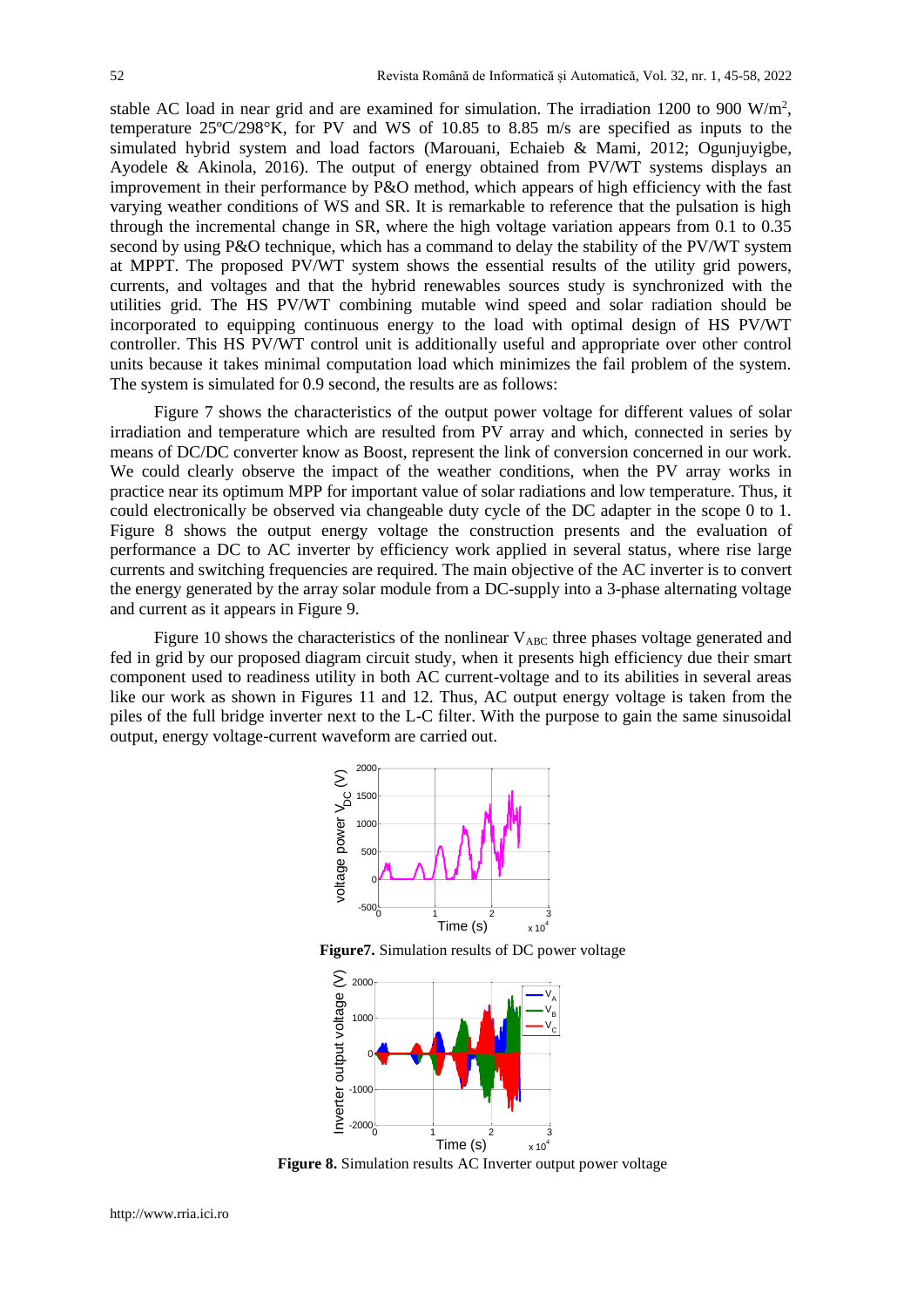

**Figure 9.** Simulation results of AC Inverter output power current



**Figure 10.** Simulation results of power voltage in grid connected hybrid PV/WT system



**Figure 11.** Simulation results on utility power voltage in grid connected hybrid PV/WT system



Figure 12. Simulation results on utility power current in grid connected hybrid PV/WT system

Figure 13 shows active and reactive energy in grid connected hybrid PV/WT system, which confirms a valid control performance. In order for energy transportation and apportionement to be achieved, considerable potential is made to command the reactive power. This is mostly automatically achieved through turning inductors/capacitor rows in and out, through regulating the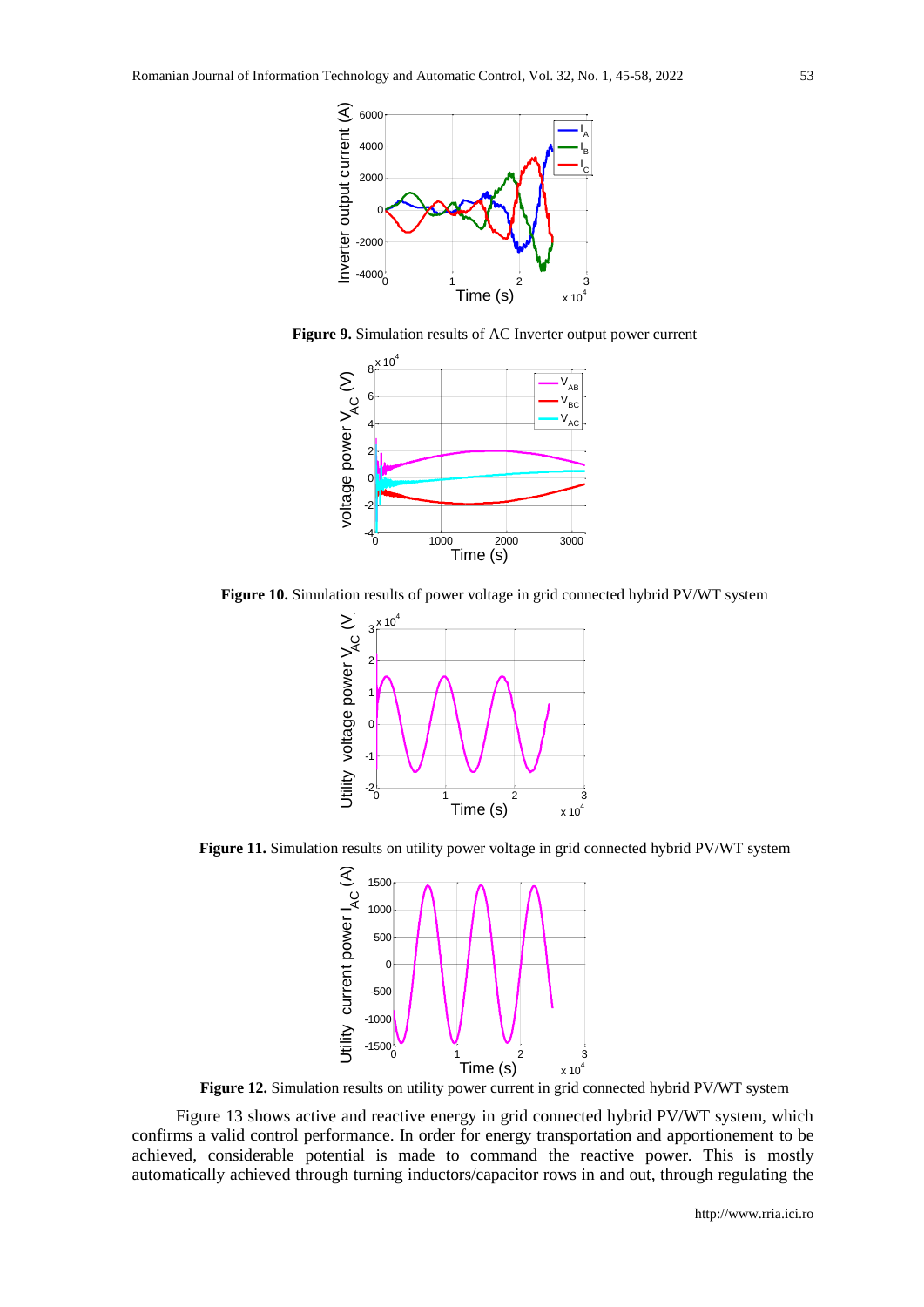excitation of the generator, and via other means applied in our simulation results. As observed, when active power (Watts) is decreased, the control is adjusted to increase reactive power (KVAR). Hence, injected power from the hybrid PV/WT system to the grid contrived into active and reactive energy part grid displays a reasonable valid system. Offered system receives the advantage of the capacity to restore reactive power. This is obviously fine that the P&O method successfully decreases the current and voltage oscillation. There are reduced variations in the system due to their weather conditions, through the system reaction with the P&O algorithm.



**Figure13.** Simulation results of active and reactive power distribution in grid connected hybrid PV/Wind turbine system

Figures 14 and 15 display the simulation results of the grid load power voltage and current. As the voltage descend, with the growing loading, the energy out declines. This in turn influences the frequency causing it to descend. This oscillation of power, voltage, current and frequency can last for more time (measured in seconds) for our simulation studies. Through this time frequency, response will start to rule to regain the frequency. Our circuit is carried with efficient ability and the system has been particularly designed to breed the best level of estimated values to testing display independent configuration of each output phase: frequency, harmonics, voltage rise/ constant, and current rise/constant along with an overall suit of other toolboxes used in our diagram proposed on MATLAB environment. So, the P&O algorithm that we used here is the best performance of current and voltage output.



**Figure 14.** Simulation results of grid load power voltage



**Figure 15.** Simulation results of grid load power current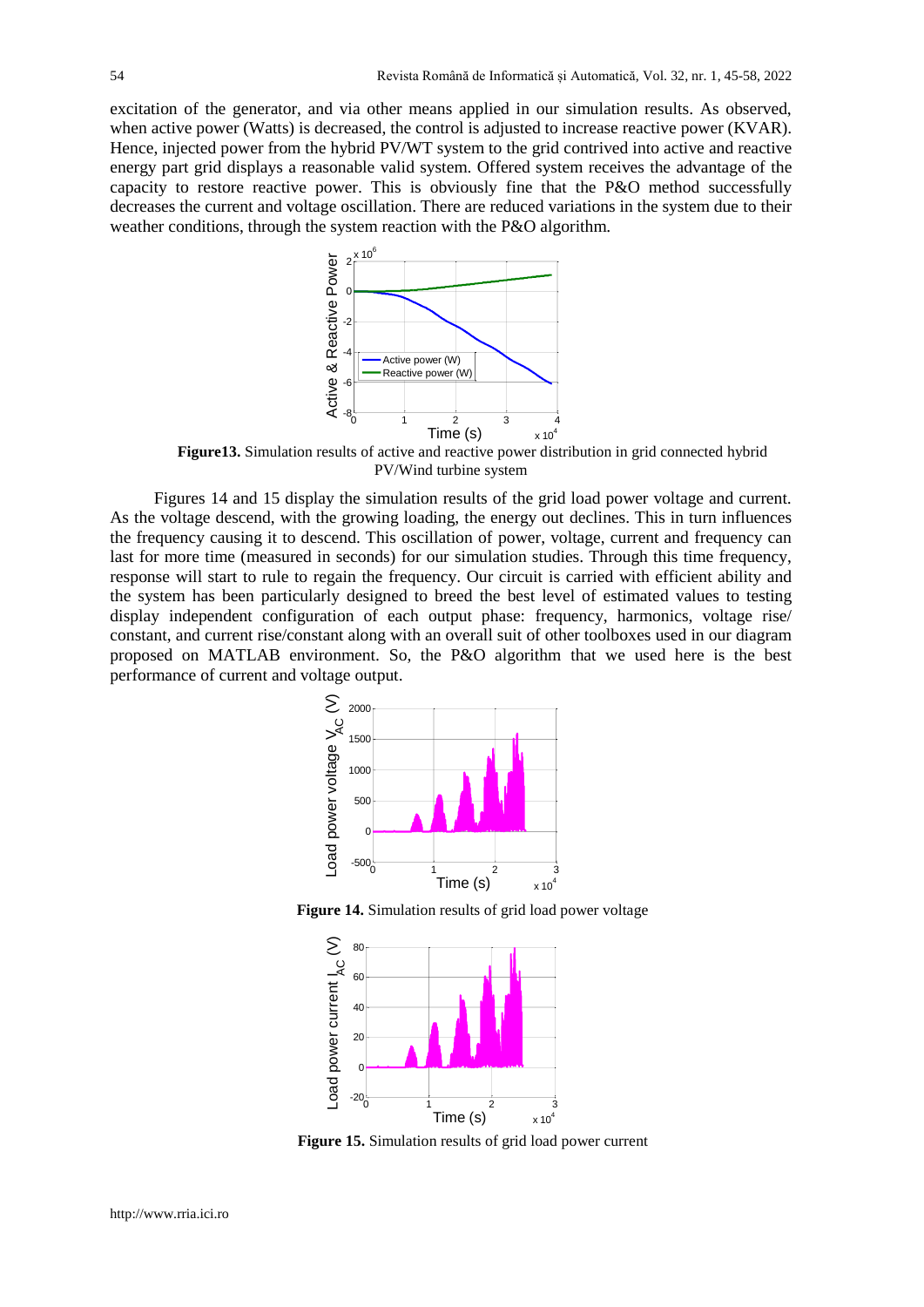### **4. Conclusions**

In order to optimize the process of wind farms, certain measures should be taken into consideration. In this paper, we have studied the mode of enhancement and estimated the process response of control in grid connected hybrid system PV/WT with the variables in weather conditions such as solar irradiation, speed wind, under load permutation has been consumed. The simulation results of our proposed models show that the hybrid system performance is very encouraging and concrete with those found in the literature. The proposed study used authorized the control for to find the WT/PV voltage or WT/PV current in which a WT/PV system delivers high power under a given solar irradiance/wind speed. The proposed control scheme based on the P&O method is carried out to enhance the achievement of MPPT through the best tracking efficiency and high adapter control for the extracted current, voltage and power with fast varying weather conditions in grid connected hybrid systems. This enhancement is due to improve the eligibility of the system and decrease the continual oscillations of the current, voltages and power.

### **Conflict of Interest**

Herewith authors have confirmed that this article has no conflict of interests.

# **REFERENCES**

- 1. Abderrahim, A., Ghellai, N., Bouzid, Z., Menni, Y. (2019). *Wind energy resource assessment in south western of Algeria*. Mathematical Modelling of Engineering Problems, Vol. 6, No. 2, 157-162. https://doi.org/10.18280/mmep.060201.
- 2. Ahmed, N.A., Miyatake, M. (2006). *A stand-alone hybrid generation system combining solar photovoltaic and wind turbine with simple maximum power point tracking control*. IPEMC-IEEE, pp. 123–34.
- 3. AL-ghussain, L., Samu, R., Taylan, O. et al. (2020). *Sizing renewable energy systems with energy storage systems in microgrids for maximum cost-efficient utilization of renewable energy resources*. Sustainable Cities and Society, vol. 55, p. 102059.
- 4. Arul, P. G., Ramachandaramurthy, V. K. & Rajkumar, R. K. (2015). *Control strategies for a hybrid renewable energy system: A review" Renewable and Sustainable Energy Reviews*, 42, 597-608. DOI: 10.1016/j.rser.2014.10.062.
- 5. Bonanno, F., Consoli, A., Lombardo, S., Raciti, A. (1998). *A logistical model for performance evaluations of hybrid generation systems*. IEEE Transactions on Industry Applications, 34(6):1397–403.
- 6. Bouchiba, O., Merizgui, T., Gaoui, B., Chettih, S., Cheknane, A. (2020). *Design and analysis of maximum power point tracking algorithms for PV/Wind hybrid system.* Romanian Journal of Information Technology and Automatic Control. https://doi.org/10.33436/v30i2y202004.
- 7. Bouchiba, O., Merizgui, T., Gaoui, B., Chettih, S., Cheknane, A. (2021). *Artistic feasibility research on a standalone hybrid solar/wind system based on IncCond algorithm under variable load demands-a case study: South Algeria*. International Journal of Electrical & Computer Engineering (2088-8708), vol. 11, no 6.
- 8. Chen, Y. M., Cheng, C. S., Wu, H. C. (2006). *Grid-connected hybrid PV/wind power generation system with improved dc bus voltage regulation strategy*, 1089–94.
- 9. Elsner, P. (2019). *Continental-scale assessment of the African offshore wind energy potential: Spatial analysis of an under-appreciated renewable energy resource*. Renewable and Sustainable Energy Reviews, vol. 104, 394-407. https://doi.org/10.1016/j.rser.2019.01.034.
- 10. Karaki, H. S., Chedid, R. B., Ramadhan, R. (1999). *Probabilistic performance assessment of autonomous solar–wind energy conversion system*. IEEE Transactions on Energy Conversion, 14(3):766–72.
- 11. Koulali, M., Mankour, M., Negadi, K., Mezouar, A. (2019). *Energy management of hybrid power system PV Wind and battery based three level converter*. TECNICA ITALIANA -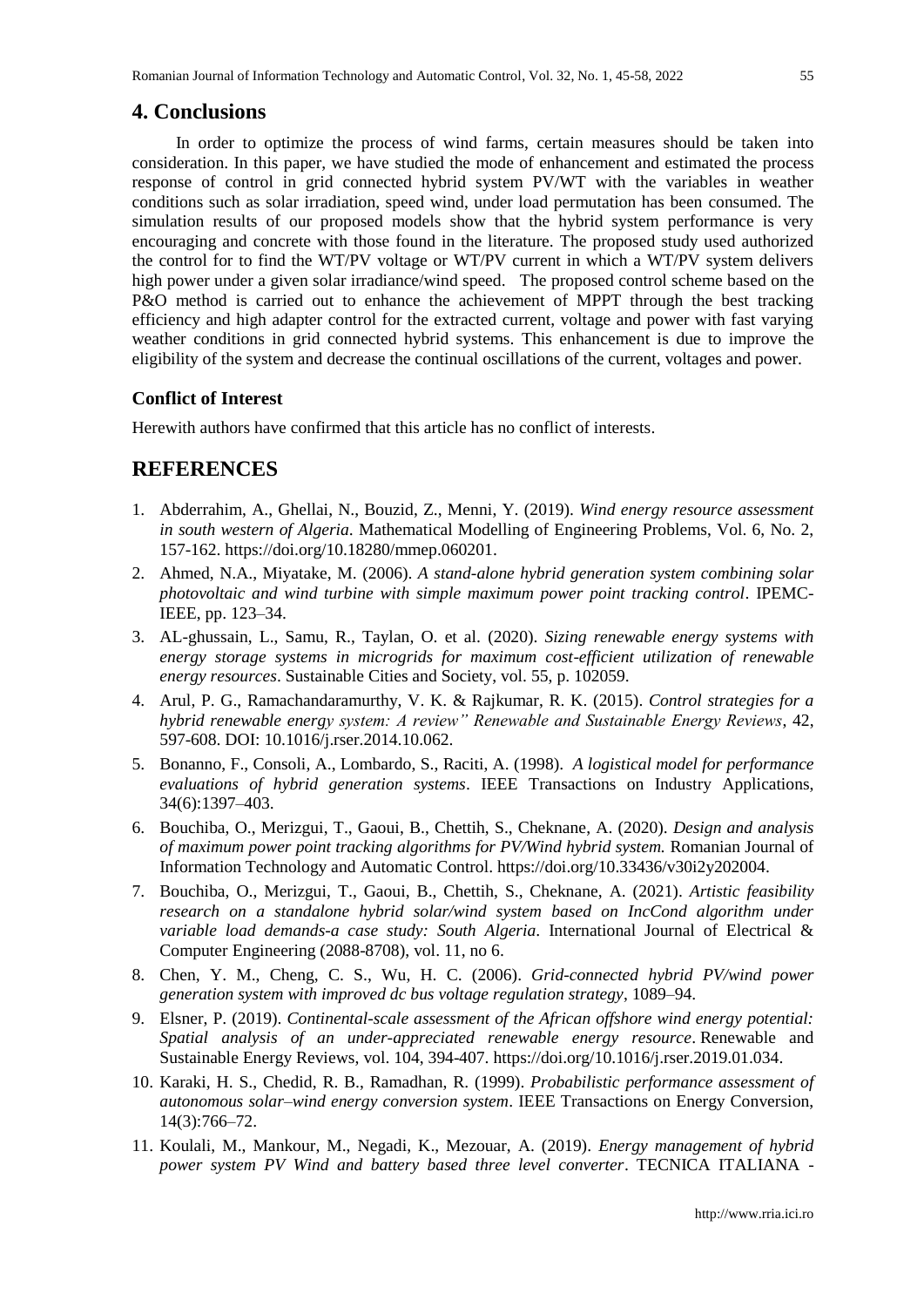Italian Journal of Engineering Science, Vol. 63, No. 2-4, 297-304. https://doi.org/10.18280/tiijes.632-426.

- 12. Koutroulis, E., Kalaitzakis, K., Voulgaris, N. C. (2001). *Development of a microcontroller based photovoltaic maximum power point tracking control system*. IEEE Transactions on Power Electronics, 16(1):46–54.
- 13. Liu, L., Wang, S. T. (2017). *Performance improvement of wind turbine with squirrel-cage induction generator by static synchronous compensator and hybrid energy storage system*. European Journal of Electrical Engineering, Vol. 19, No. 5-6, 293-312. https://doi.org/ 10.3166/EJEE.19.293-312.
- 14. Luna-Rubio, R., Trejo-Perea, M., Vargas-Vázquez, D. & Ríos-Moreno, G. J. (2018). *Optimal sizing of renewable hybrids energy systems: A review of methodologies.* Solar Energy, 86, 1077-1088. DOI: 10.1016/j.solener.2011.10.016.
- 15. Manukonda, D., Gorantla, S. R. (2018). *Design and comparison of MPPT based oscillatory wind turbine with conventional wind turbine*. European Journal of Electrical Engineering, Vol. 20, No. 5-6, 589-600. https://doi.org/10.3166/ EJEE.20.589-600.
- 16. Maouedj, R., Benmedjahed, M., Saba, D., Mamemri, A., Barbaoui, B., Bezari, S. (2019). *Experimental analysis of a stand-alone wind-photovoltaic hybrid system in the Sahara desert*. European Journal of Electrical Engineering, Vol. 21, No. 1, 93-97. https://doi.org/ 10.18280/ejee.210114.
- 17. Marouani, R., Echaieb, K. & Mami, A. (2012). *Sliding mode controller for buck-boost dc-dc converter in pv grid-connected system*. In: 2012 16th IEEE Mediterranean Electrotechnical Conference. IEEE, 2012, pp. 281-284. https://doi.org/10.1109/MELCON.2012.6196433.
- 18. Marouani, R., Sellami, M. A. & Mami, A. (2014). *PV grid connected system controlled by sliding mode: Experimental implementation.* In: 2014 5th International Renewable Energy Congress (IREC). IEEE, pp. 1-6. https://doi.org/10.1109/IREC.2014.6826915.
- 19. Merei, G. Berger, C. Sauer, D. U. (2013). *Optimization of an off-grid hybrid PV–Wind–Diesel system with different battery technologies using genetic algorithm*. Solar Energy, vol. 97, 460- 473. https://doi.org/10.1016/j.solener.2013.08.016.
- 20. Ogunjuyigbe, A. S. O., Ayodele, T. R., Akinola, O. A. (2016). *Optimal allocation and sizing of PV / Wind / Split-diesel / Battery hybrid energy system for minimizing life cycle cost, carbon emission and dump energy of remote residential building*. Applied Energy, vol. 171, 153-171.
- 21. Pradipta, A. & Riawan, D. C. (2018). *Power flow control of battery energy storage system using droop voltage regulation technique integrated with hybrid PV/Wind generation system.* In: 2018 International Conference on Information and Communications Technology (ICOIACT), IEEE, pp. 202-207. [https://doi.org/1](https://doi.org/)0.1109/ICOIACT.2018.8350704.
- 22. Rougab I., Cheknane A., Abouchabana N. (2021*). Study and simulation of MPPT techniques to control a stand-alone photovoltaic system under varying irradiance*. Romanian Journal of Information Technology and Automatic Control, ISSN 1220-1758, vol. 31(4), 109-122. [https://doi.org/10.33436/v31i4y202109.](https://doi.org/10.33436/v31i4y202109)
- 23. Seghir, B., Chandra, A. & Miloud, R. (2018). *A new control strategy for power quality improvement using MPPT from hybrid PV-wind connected to the grid*. In: 2018 IEEE Canadian Conference on Electrical & Computer Engineering (CCECE). IEEE. pp. 1-6. [https://doi.org/10.1109/CCECE.2018.8447644.](https://doi.org/10.1109/CCECE.2018.8447644)
- 24. Sharma, R., Kumar, V., Sharma, S., Karthikeyan, V. & Kumaravel, S. (2018). *High Efficient Solar PV fed Grid Connected system*. In: 2018 IEEE International Conference on Power Electronics, Drives and Energy Systems (PEDES), IEEE, pp. 1-6. [https://doi.org/1](https://doi.org/)0.1109/PEDES.2018.8707850.
- 25. Sherpa, L. & Rai, B. (2015). *Hybrid PV/wind energy system with a centralized DC bus architecture and power regulation*. In: 2015 Annual IEEE India Conference (INDICON). IEEE, pp. 1-6. [https://doi.org/10.1109/INDICON.2015.7443171.](https://doi.org/10.1109/INDICON.2015.7443171)
- 26. Yuus, M., Alsoufi, M. S. (2020). *Multi-objective optimizations of mechanical characteristics of objects in computer aided SIS manufacturing process using empirical PSO algorithm*.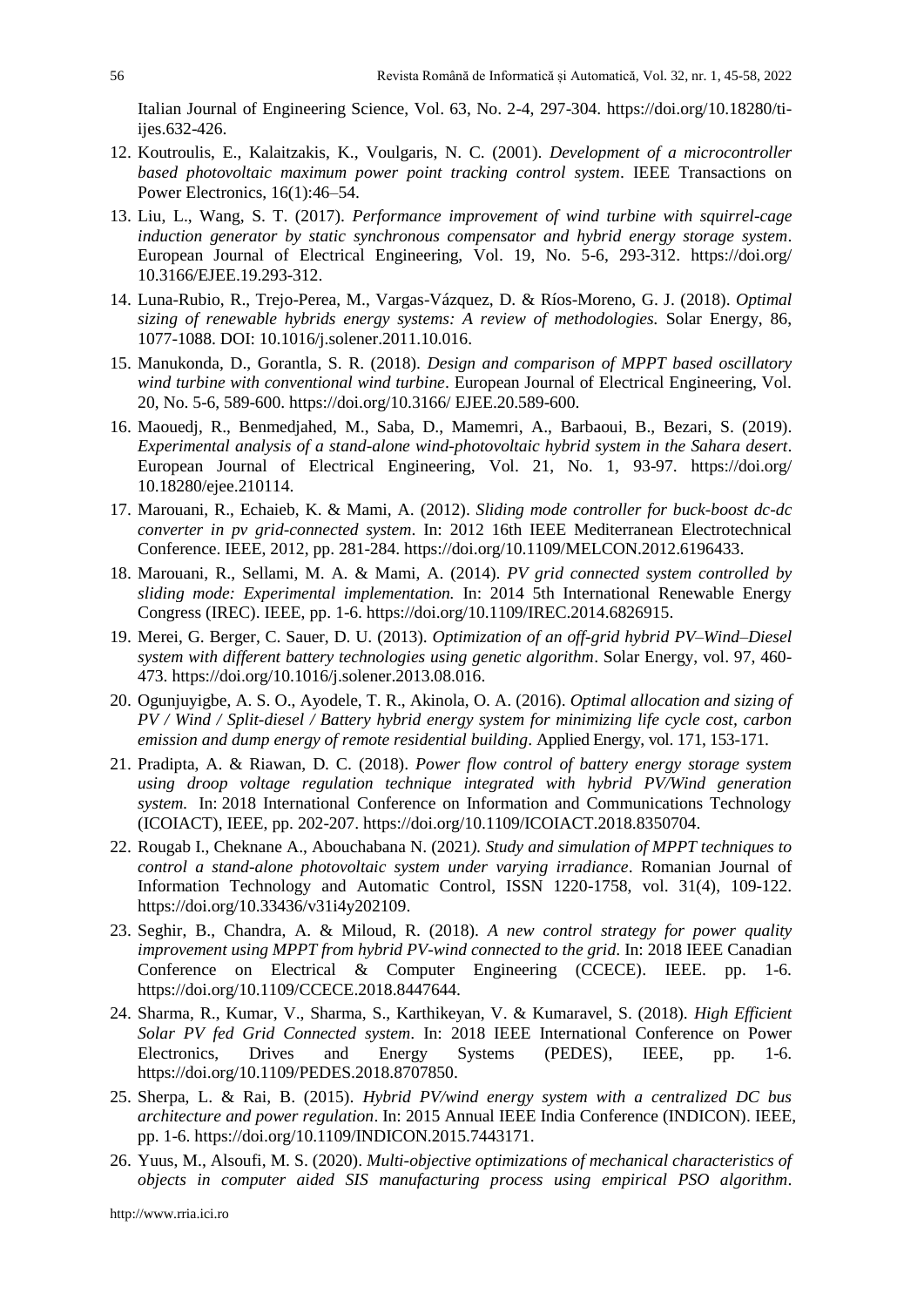Romanian Journal of Information Technology and Automatic Control, ISSN 1220-1758, vol. 30(3), 23-36, 2020. https://doi.org/10.33436/v30i3y202002.

27. Zerari, H., Messikh, L., Kouzou, A., Ouchtati, S. (2021). *Implementation of Smart Energy Management and Monitoring System for Public Lighting System Based on Photovoltaic and Storage Systems*. In: Electrotehnica, Electronica, Automatica (EEA), vol. 69, no. 1, 20-28, ISSN 1582-5175. https://doi.org/10.46904/eea.21.69.1.1108003.

\*\*\*

**Oumelkheir BOUCHIBA** earned his PhD degree in Electrical Engineering from the University of Amar Telidji in 2021. She joined the faculty of Technology at the University of Amar Telidji, Laghouat (Algeria), in 2012. Her general research interests are in the area of renewable energy systems and optimization techniques.



**Tahar MERIZGUI** was born in Laghouat, Algeria, in 1991. He received the master degree in renewable energies from the University of Laghouat, in 2015 and the Ph.D. degree in materials and renewable energies from University of Laghouat, in 2020. His research interests are in the subject of microstructure property relations for novel hybrid composites. As well as the development of innovative composite materials for multifunctional applications and renewable energy systems.



**Bachir GAOUI** was born in Laghouat, Algeria, in 1989. He received the master degree in Electrical engineering from the University of Laghouat, in 2014 and the Ph.D. degree in materials and renewable energies from University of Laghouat, in 2018. His research interest includes the development of innovative composite materials for multifunctional applications and renewable energy systems.



**Saliha CHETTIH** earned her PhD degree in Electro-technology from the University of Amar Telidji. She joined the faculty of Technology at the University of Amar Telidji, Laghouat